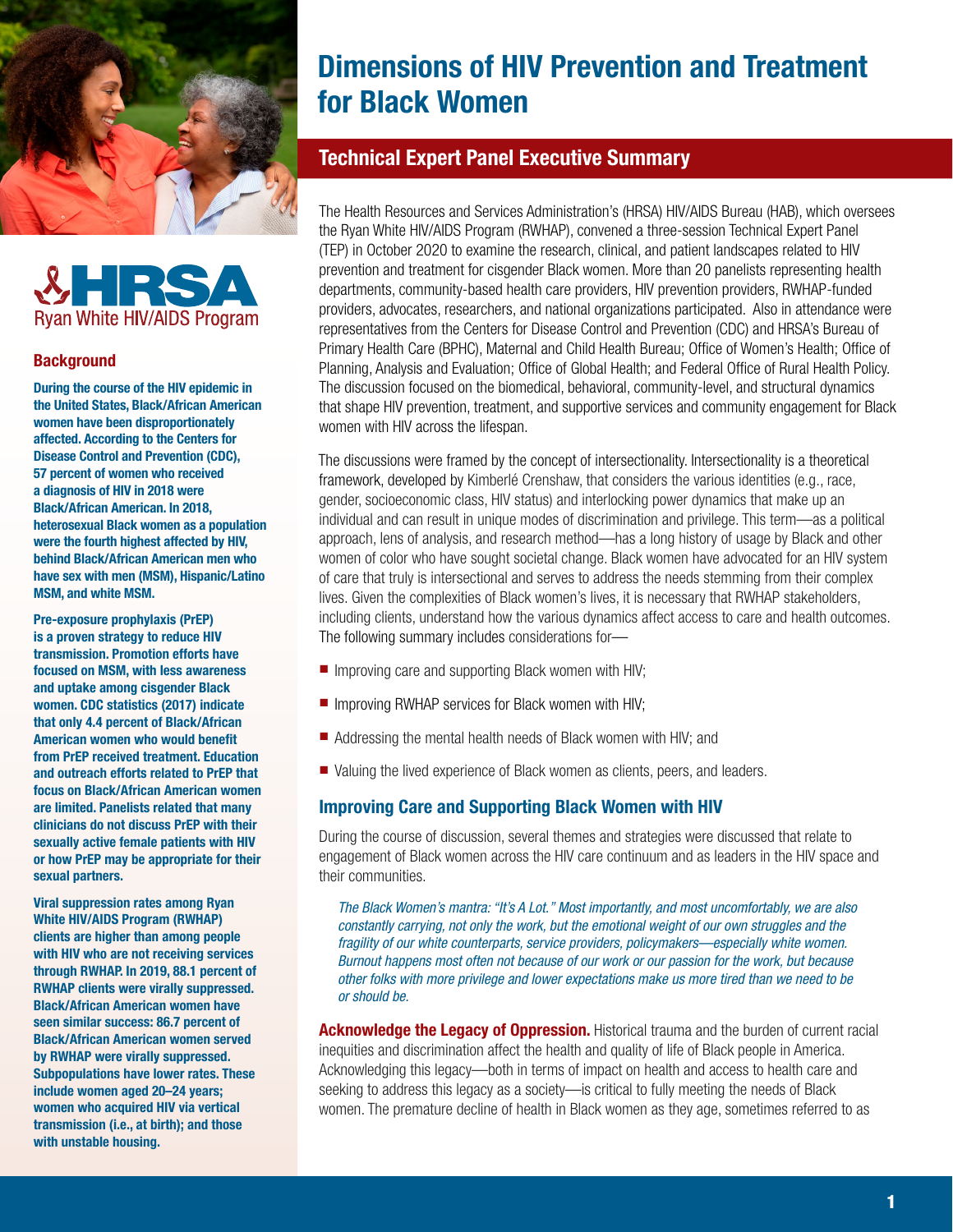"weathering," is thought to be associated with stress, dangerous environments, and general social disadvantage. This accelerates negative health effects and increases vulnerability to certain health conditions. In addition, Black women experience mental health stressors across their lifespan, including ongoing discrimination and microaggressions that contribute to chronic stress, which can result in such mental health issues as depression, anxiety, trauma, and substance use disorder. This legacy preserves stereotypes about Black women that can affect their interactions with clinicians and within the larger society. Such stereotypes as the "angry Black woman," "welfare queen," or the "Jezebel" can contribute to the ongoing "shaming and blaming" of Black women for their life circumstances, which often are beyond their control.

**Learn to Listen.** Women may be inclined to stay in care when they feel that clinicians are listening to their priorities. Panelists described frustration and disappointment with clinicians who fail to connect with them as people. The limited time that clinicians, especially physicians, spend with clients can exacerbate efforts to build patient–clinician rapport. Panelists also emphasized the need to create outreach and educational materials, including social media, that positively depict Black women with HIV who can serve as role models, especially in terms of accessing and remaining in care.

Recognize Diversity among Black Women. To meet the needs of this population, it is important to recognize the diversity of Black women with HIV. Women face unique challenges in terms of accessing care, including language and cultural barriers. Although low income is an indicator of risk for HIV infection and demonstrates a need for RWHAP services, middle- and upper-class Black women with HIV also may benefit from such services as navigation support. Because of their income level, these women do not qualify for RWHAP services and may face greater challenges in coordinating comprehensive care and support services similar to those offered by the RWHAP. It also is important to acknowledge that some Black women may prefer to receive services outside of RWHAP for various reasons (e.g., services are not co-located or convenient to access; services are not tailored to women and families). Similarly, the stigma associated with mental illness may make some women reluctant to access mental health services in a stand-alone clinic and instead choose to access colocated mental health services within their clinics.

# Promote Kindness, Cultural Humility, and Creating a

Welcoming Environment. Women are more likely to engage and remain in services when they feel welcomed and comfortable and are treated with dignity. Both organizations and clinicians need resources and training to effectively provide services. Panelists identified ways that organizations/clinicians can create a more welcoming environment for Black women and all people with HIV with an emphasis on treating all patients with dignity and compassion. Training all staff in cultural humility and motivational interviewing can serve to strengthen relationships between clinicians and patients. Training patients in health literacy can help them become partners in their own care and more effectively engage with their clinicians.

## Strategies for Improving Care and Supporting Black Women with HIV

- Acknowledge layers of oppression: acknowledge the impact of stigma and work to reduce this stigma (e.g., reduce shaming and blaming).
- Train clinicians in compassion, sensitivity, and interpersonal/ emotional intelligence skills; talk to patients to learn their life experience, priorities, personal realities, and needs. Clinicians should not make care-related decisions based on bias or assumptions.
- Employ staff who reflect the patient population.
- Clinicians should ask women how they prioritize their needs (e.g., personal needs vs. needs of the family) so that they can address HIV effectively based on patient priorities.
- Acknowledge and respect women's personal agency; treat each woman as an individual.
- Create welcoming spaces.
- Create meaningful ways (e.g., policies, procedures, bylaws) to engage women with lived experience in the design of services and compensate them for their input.
- Include partners when addressing women's sexual health and to support their treatment.
- Facilitate access to services by exploring traditional and nontraditional access points for Black women for HIV prevention and care services, such as minute clinics, pharmacies, places of worship, college campuses, advocacy organizations, and non-HIV community-based health-related organizations.

## Improve Care and Coordination to Meet Diverse Needs.

Family-centered care, which provides and coordinates care for all family members, is important. Similarly, co-locating services greatly facilitates access to a broad array of services that women and families need and allows access to multiple services within a single appointment. Coordination across primary, HIV, and specialty care providers, with a focus on total wellness, is critical. Offering evening/weekend hours, drop-in appointments, and eliminating "no-show" or late penalties can make services more accessible to people who experience multiple challenges in their daily lives. Providing support for transportation and childcare also is necessary. Additionally, ensuring coordination across care and support services for women older than 50, who make up almost half of the women served by the RWHAP, is critical because the needs of women change as they age.

**Facilitate Access to Services.** Linking the newly diagnosed to HIV services is critical. Currently, most outreach activities focus on men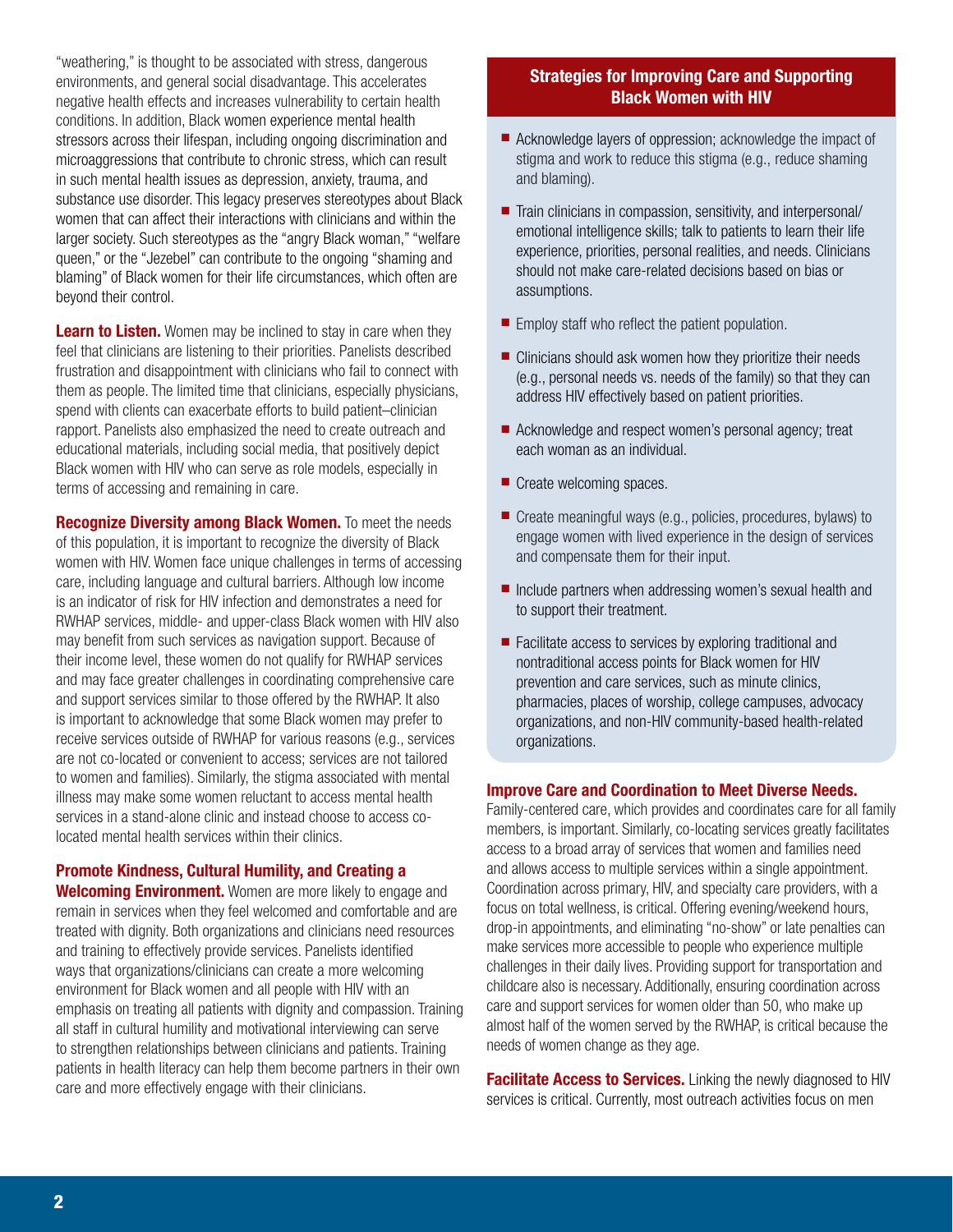who have sex with men while Black women remain inconsistently targeted. One successful model is "test and treat," in which those with a new diagnosis are immediately linked to care and antiretroviral treatment. In some settings, such as emergency departments, staff are onsite to facilitate the linkage. Other models rely on off-site peers to meet a patient with a new diagnosis within a few hours to begin the process of accessing HIV services.

**Include All Potential Partners.** Discussions around Black women and HIV rarely have focused on all potential partners in their lives, especially cisgender men. Neither has there been an effort to understand how power dynamics in personal relationships affect Black women's access to health care and other necessary services or how they affects health outcomes. Male partners should be educated about sexual health and responsibility and HIV prevention and treatment. Panelists stressed the importance of engaging the male partners of women with HIV to help them better support their female partners. In addition, panelists emphasized the need for more positive portrayals of Black women with HIV and recognizing them as sexual beings with male partners in their lives.

## Improving Health Care Services for Black Women with HIV

Panelists discussed various strategies for improving the provision of health care, both within the RWHAP and in the health care system in general.

*…[A]ll interventions must include childcare, food, transportation, and compensation should be provided, regardless of the type of intervention; trauma-informed and healing-centered interventions; meet them where they're at—low-barrier clinics (open on weekends and nights; no no-show, late, or cancellation penalties; etc.); psychosocial support programs that are created and/or led by Black women.*

#### Coordinate Comprehensive Health Care and Support

**Services.** Access to a wide range of bundled health care and support services that address the needs of women and their families, including their partners, is necessary. Coordinated, whole-person health services include specialty care, dental, pharmacy, and health care that address the needs of women across her lifespan (e.g., reproductive health services, pregnancy/postpartum care, care for women as they age). Necessary support services include housing, transportation, childcare, employment support, and those that address food insecurity.

Create Co-located, Low-Barrier Services. Facilitating access to services makes it easier for women to stay in care. Having multiple services available in one location allows patients (and their families in some cases) to see multiple clinicians in one visit. Multiple appointments can constitute a significant burden for women (e.g., challenge of coordinating transportation or childcare). Low-barrier services provide patients options, such as evening and weekend hours, telehealth appointments, or drop-in appointments.

Include Peers as Members of the Care Team. Peers—women with lived experience—are important members of the care team. They can serve as the voice of experience and help women navigate unfamiliar systems to access health care and social services. Women also may feel more comfortable speaking to someone who looks like them and shares a similar background, especially about such sensitive topics as sexual history and trauma. In addition, peers may have more time to spend with patients than other members of the care team and can take the time to ensure that a patient "feels heard" and that her priorities are acknowledged and addressed.

#### **Consider Care Transitions Unique to Women. Providing**

whole-person care must acknowledge the health-related needs of women across their lifetime. These include reproductive health care

## Opportunities to Improve Services for Black Women

Panelists identified opportunities to enhance the access to and quality of HIV services for Black women.

- *Increase Guidance about Services for Black Women*. Through technical assistance (e.g., webinars, toolkits, and other means), provide guidance to HIV service providers on the needs of Black women and effective models for meeting these needs. Encourage the use of evidence-based models that are effective with Black women.
- *Encourage Input from Black Women in Program Design.* Encourage organizations with initiatives targeting women, especially those focusing on Black women, to incorporate the input of Black women into program design and management.
- *Ensure Meaningful Involvement of Black Women in HIV Services.* HIV service organizations should examine methods to ensure meaningful involvement of Black women in their activities. For example, include activities to help patients build skills to better participate in their own care (e.g., health literacy). In addition, organizations should explore ways to ensure meaningful involvement of Black women in their programs. For example, many organizations propose to include Black women in the design of services but do not budget to support these activities.
- *Adopt Outcome Measures/Metrics That Address Intersectionality and Health Equity.* Identifying measures related to intersectionality could support the provision of services in a truly intersectional way. In addition, "equity" metrics that evaluate the extent to which services increase health equity and reflect what clients care about most could improve services for Black women.
- **Support Client Leaders.** Provide funding for mentoring, coaching, and peer-to-peer support for Black women in leadership roles.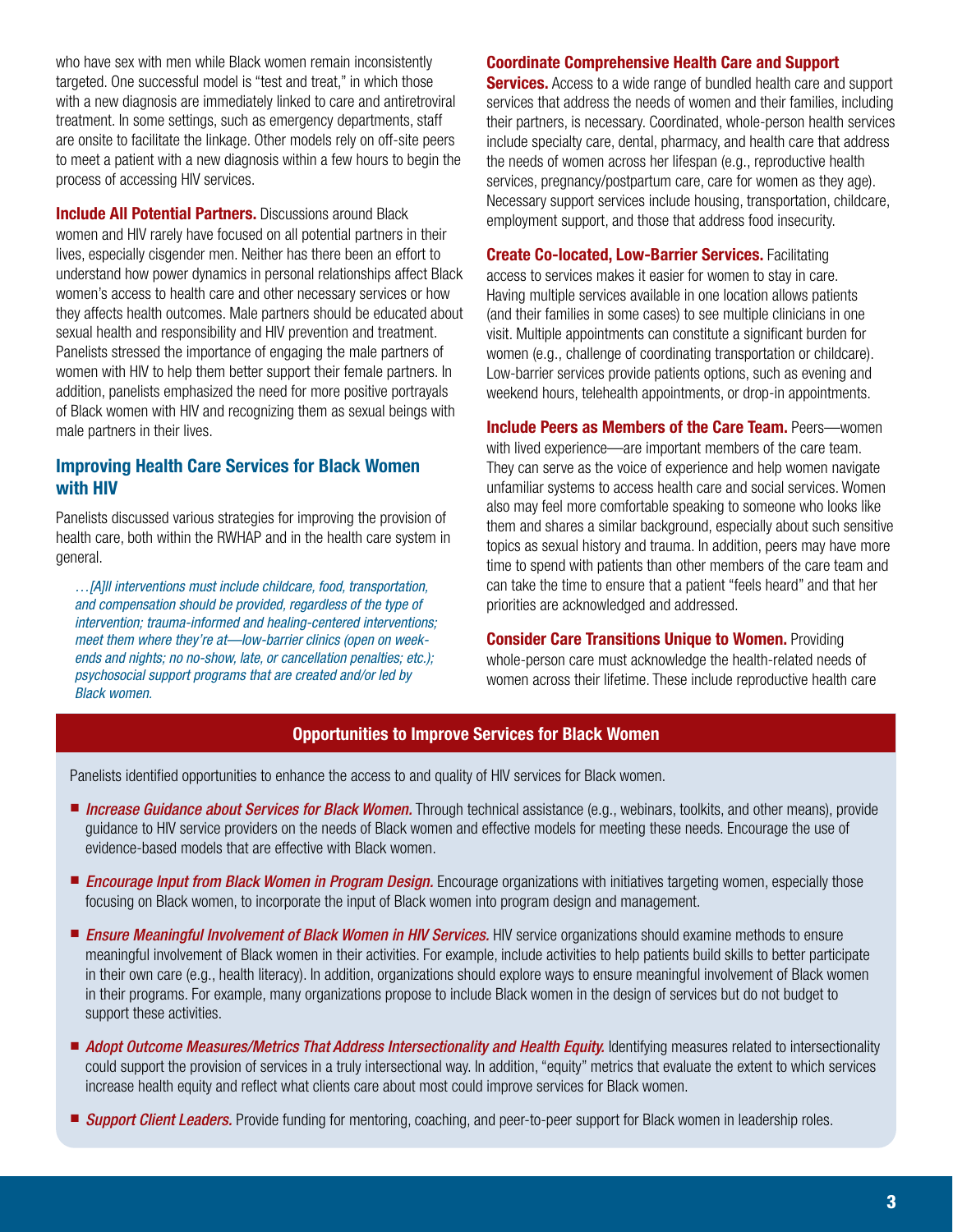

(e.g., cervical and breast cancer screening), pregnancy and postpartum care (especially mental health services and screening for depression), and health-related needs related to aging (e.g., menopause).

**Explore Nontraditional Approaches. Panelists suggested** additional strategies to engage and maintain women in care and improve health outcomes. Leveraging the services of members of the care team, such as a pharmacist, may increase access to care, given that pharmacies often have more accessible hours than clinics. Accessing services from a pharmacist or care team member other than a physician may be less stigmatizing than seeing an HIV doctor. Panelists provided group clinical visits for women as another example. These leverage the social support provided by group members to motivate engagement in care and treatment adherence.

#### Address Trauma and Intimate Partner Violence (IPV).

Adoption of trauma-informed care models for all patients, not just women, is critical to helping patients with a history of trauma access and remain in care. IPV—the physical violence, sexual violence, stalking, and/or psychological aggression by a current or former intimate partner—affects millions of women, men, and children and can have serious physical and psychological health consequences. Greater dissemination of resources and support for implementing programs focused on trauma and IPV would help address these two issues in health care settings.

## Addressing the Mental Health Needs of Black Women with HIV

Black women with HIV face multiple mental health challenges, including community/racialized trauma and the trauma related to living with a chronic health condition. Examples of other challenges that affect

## **Definitions**

- *Trauma*, an external event that overwhelms a person's coping and activates neurobiological stress response.
- *Stress*. a threat to an individual's physiological integrity that results in biologic and behavioral responses necessary for survival.

mental health include adverse childhood experiences, childhood sexual assault, and IPV.

There are **discrete traumatic events** (e.g., rape, accidents, natural disasters) and ongoing traumatic experiences (e.g., adverse childhood experiences, childhood sexual assault, IPV, homelessness, community trauma, racial trauma). Post-traumatic stress disorder can result from trauma, depression, anxiety disorders, and substance use disorder and have significant effects on mental and physical health. Black women experience **mental health stressors** across their lifespan, including microaggressions that contribute to chronic stress. Black women must acknowledge the need to heal by tapping into the resilience that the Black community possesses. Additionally, removing financial barriers to mental health will help address the perception of affordability for mental health services.

*…[S]pirituality is so important, but often not supported by the medical end either…*

Panelists suggested multiple strategies for addressing the mental health needs of Black women with HIV.

## Address Stigma and Perceptions Related to Mental Health

**Services.** Work is necessary to reduce the stigma associated with mental health services and present these services in a more positive light (e.g., as a healing and safe space). It is also necessary to address perceptions related to mental health and mental health services. Targeted educational efforts should focus on terminology around mental health and letting Black women know that when they face mental health challenges, treatment is available and affordable.

**Offer Multiple Treatment Modalities.** Women may prefer different modalities, such as support groups, individual therapy, and so forth. Medications, which often are prescribed under the care of a psychiatrist, need to be monitored for possible drug interaction with HIV-prescribed medications. Services should address the needs of women across their lifespan, such as the mental health needs of longterm HIV survivors and the needs of postpartum women. Panelists emphasized the necessity of more support groups, especially groups